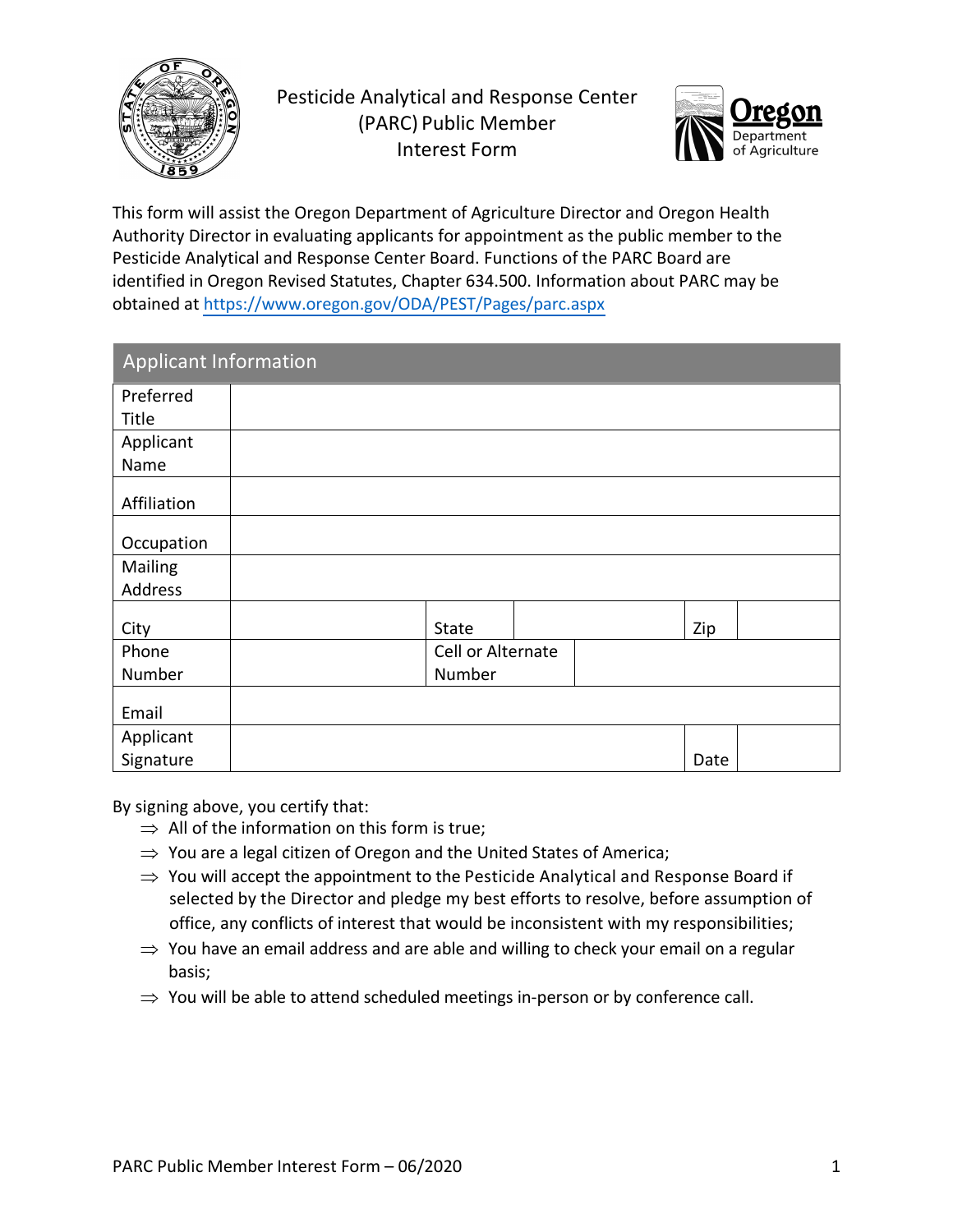| Applicant |  |
|-----------|--|
| Name      |  |
|           |  |

#### Statement of Interest

Describe in detail why you are interested in serving as the public member on the Pesticide Analytical and Response Center board. *You may complete this section on a separate sheet.*

# Professional Experience/Background

Describe your professional work experience and background. *A current resume may be substituted for this section.*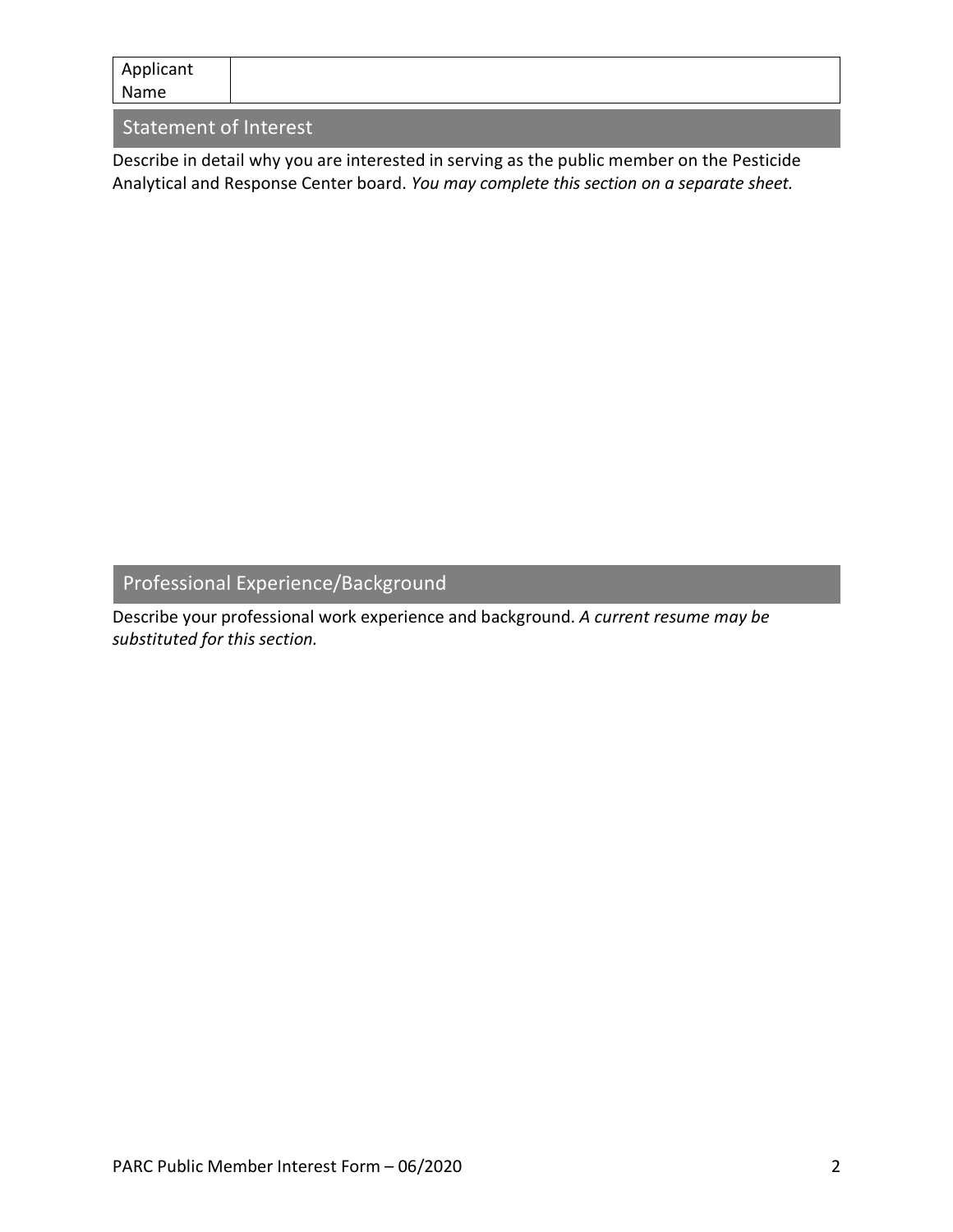| Applicant |  |
|-----------|--|
| Name      |  |

## Background Information

| Are you currently serving on a state board or commission other than this one? $\Box$ Yes $\Box$ No |  |  |
|----------------------------------------------------------------------------------------------------|--|--|
| If yes, please list:                                                                               |  |  |

Please list all organizations in which you have held memberships and the number of years.

## Conflicts of Interest

Please identify any potential conflicts of interest you may have by serving on this board.

#### References

Please identify two references that may be contacted if you are selected as a top candidate. Individuals or representatives of associations/organizations are acceptable.

| Reference #1 |                   |     |
|--------------|-------------------|-----|
| Name         |                   |     |
| Affiliation  |                   |     |
| Mailing      |                   |     |
| Address      |                   |     |
| City         | State             | Zip |
| Phone        | Cell or Alternate |     |
| Number       | Number            |     |
| Email        |                   |     |